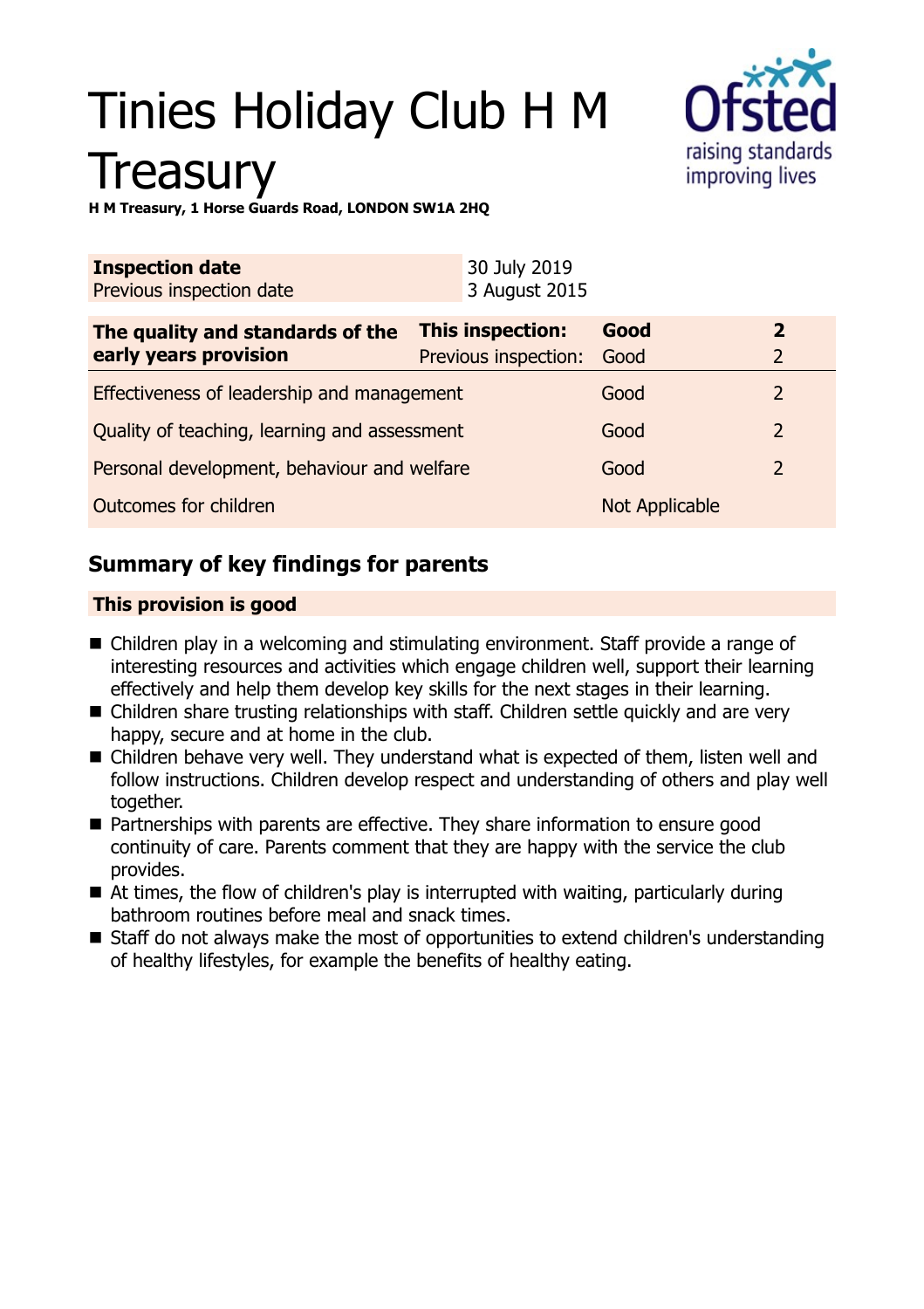# **What the setting needs to do to improve further**

## **To further improve the quality of the early years provision the provider should:**

- $\blacksquare$  review the organisation of daily routines to minimise disputation to children's play
- $\blacksquare$  extend opportunities for children to develop a deeper understanding of the benefits of a healthy lifestyle.

## **Inspection activities**

- $\blacksquare$  The inspector observed activities and spoke with staff and children at appropriate times during the inspection.
- $\blacksquare$  The inspector observed and evaluated a learning activity with the play leader.
- $\blacksquare$  The inspector held discussions with the leadership team and looked at relevant documentation, including evidence of training and the suitability of staff.
- $\blacksquare$  The inspector spoke to parents during the inspection and took account of their views.
- $\blacksquare$  The inspector viewed all areas of the premises available for children.

**Inspector** Deborah Orchard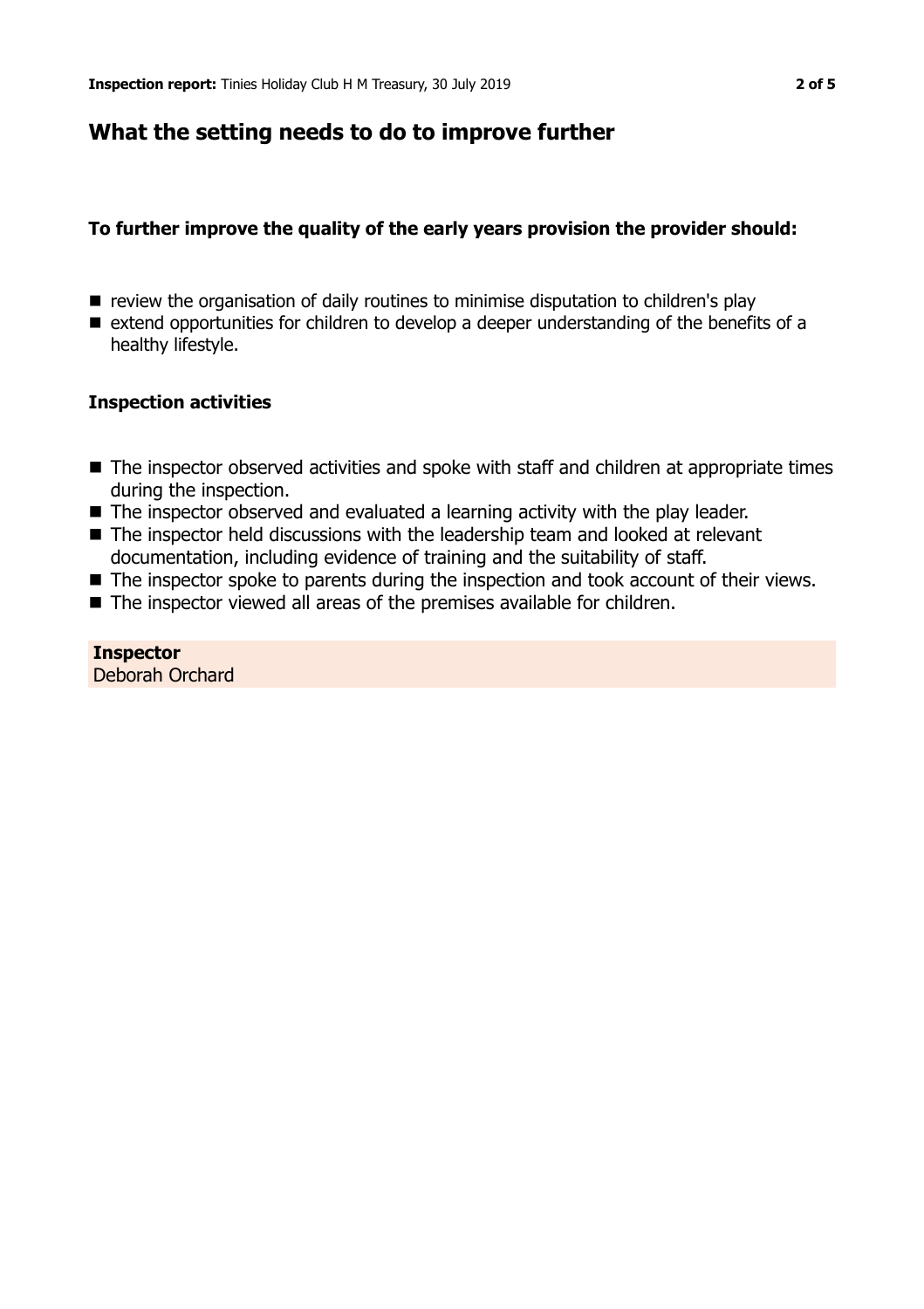# **Inspection findings**

#### **Effectiveness of leadership and management is good**

Safeguarding is effective. Staff regularly update their safeguarding knowledge through training. They have a good understanding of the procedures to follow if they are concerned about a child's welfare. The team risk assesses effectively to ensure children remain safe in the premises and on outings. The leaders recognise the importance of continually building on good practice. They seek the views of parents and staff through discussions and surveys to identify ways to further improve the club. Since the last inspection, the staff have developed partnership working and now share activity plans with parents. Staff encourage children to make choices and suggest activity ideas, improving outcomes for children.

#### **Quality of teaching, learning and assessment is good**

Children are motivated to learn and enjoy their time in the club. Children really enjoy being creative. For example, they use their small muscles to pick up beads to make their own patterns. They laugh as they show each other the peg creatures they create. They thoroughly enjoy exploring different textures, such as cornflour and shaving foam. Staff help children develop mathematical skills. For example, they count and measure out ingredients to make play dough. Staff help to extend children's communication skills. They introduce new words and ask questions.

#### **Personal development, behaviour and welfare are good**

Staff are positive role models. They talk politely to children and provide lots of praise and encouragement. Children show high levels of confidence and self-esteem. They demonstrate a good understanding of how to stay safe. For example, they talk about fire safety and not talking to strangers. Children enjoy fresh air and exercise. They make regular trips to the park and visit places of interest. Children learn about the lives of others through a variety of activities. For example, they make cards for Eid.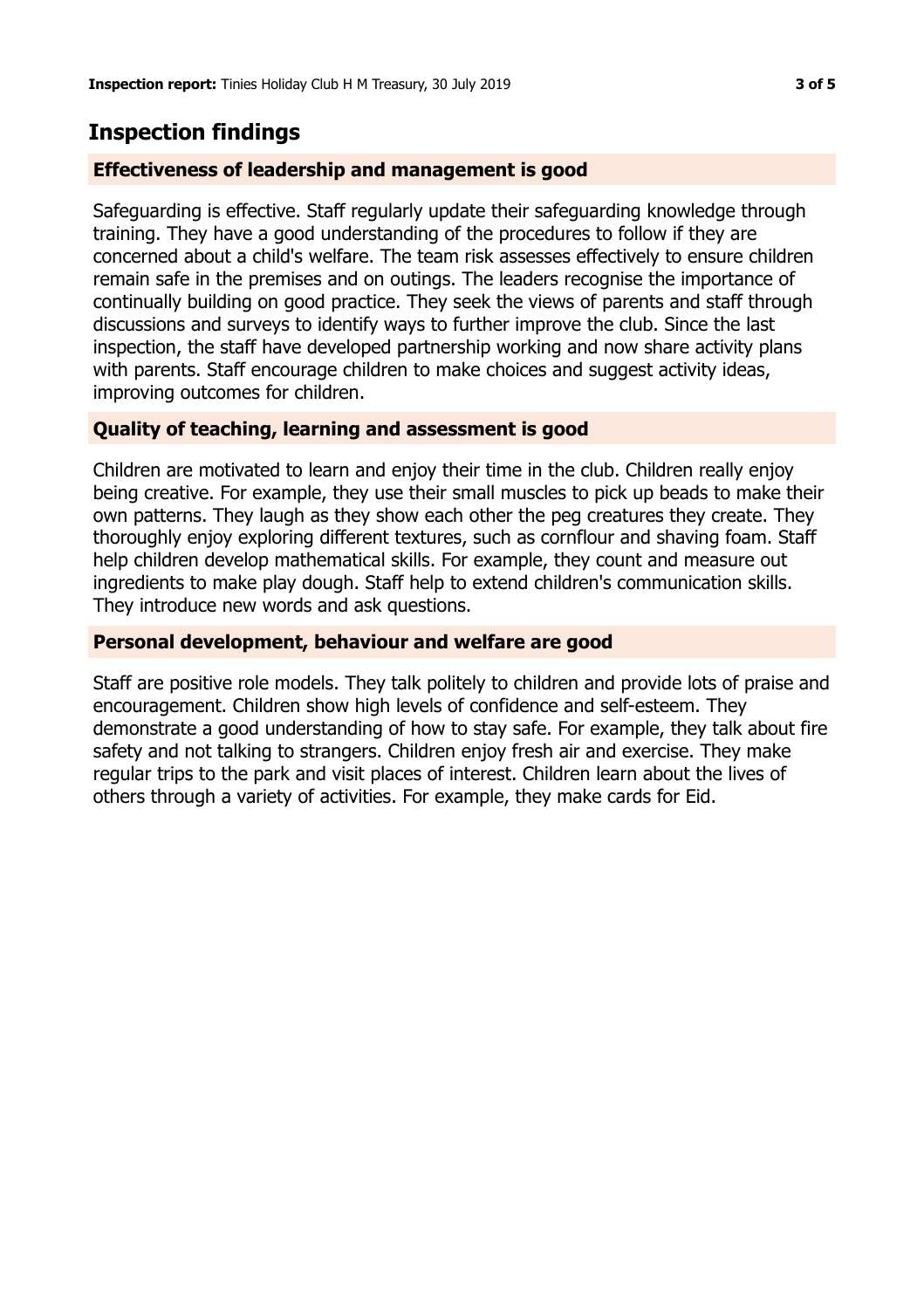## **Setting details**

| Unique reference number                             | EY361426                                                                             |  |
|-----------------------------------------------------|--------------------------------------------------------------------------------------|--|
| <b>Local authority</b>                              | Westminster                                                                          |  |
| <b>Inspection number</b>                            | 10066749                                                                             |  |
| <b>Type of provision</b>                            | Childcare on non-domestic premises                                                   |  |
| <b>Registers</b>                                    | Early Years Register, Compulsory Childcare<br>Register, Voluntary Childcare Register |  |
| Day care type                                       | Out-of-school day care                                                               |  |
| Age range of children                               | $4 - 9$                                                                              |  |
| <b>Total number of places</b>                       | 24                                                                                   |  |
| Number of children on roll                          | 24                                                                                   |  |
| <b>Name of registered person</b>                    | Tinies U.K. Limited                                                                  |  |
| <b>Registered person unique</b><br>reference number | RP900616                                                                             |  |
| Date of previous inspection                         | 3 August 2015                                                                        |  |
| <b>Telephone number</b>                             | 07530092012                                                                          |  |

Tinies Holiday Club H M Treasury registered in 2007 and operates from two rooms in the main building at H M Treasury in Whitehall. The setting is open to the children of parents employed at H M Treasury and other government departments. It opens Monday to Friday from 8.30am to 6pm during school holidays. A team of five staff work with the children, most of whom hold relevant qualifications at level 3 or above, including one at level 5.

This inspection was carried out by Ofsted under sections 49 and 50 of the Childcare Act 2006 on the quality and standards of provision that is registered on the Early Years Register. The registered person must ensure that this provision complies with the statutory framework for children's learning, development and care, known as the early years foundation stage.

Any complaints about the inspection or the report should be made following the procedures set out in the guidance Complaints procedure: raising concerns and making complaints about Ofsted, which is available from Ofsted's website: www.ofsted.gov.uk. If you would like Ofsted to send you a copy of the guidance, please telephone 0300 123 4234, or email [enquiries@ofsted.gov.uk.](mailto:enquiries@ofsted.gov.uk)